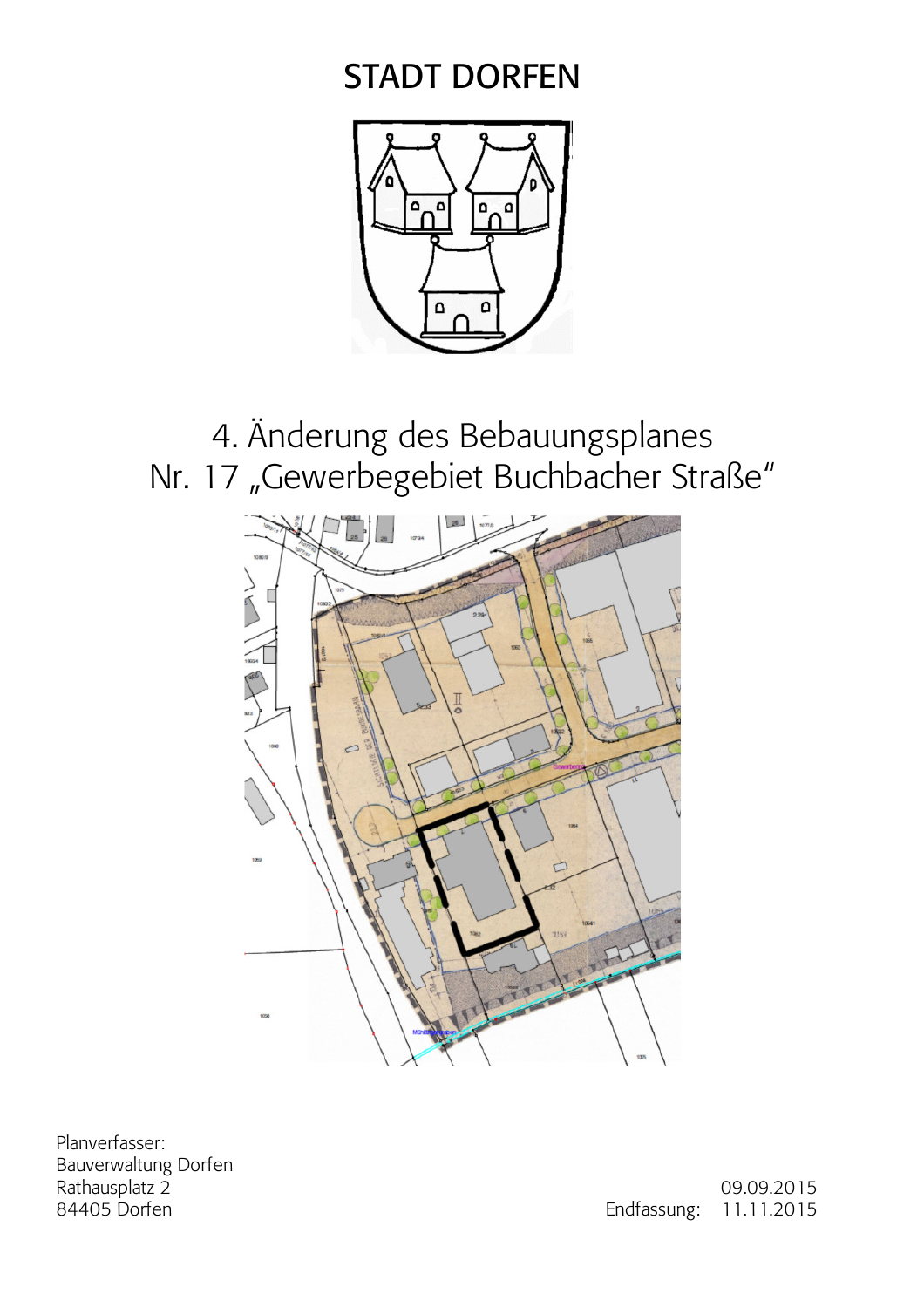

Fassung: 09.09.2015<br>Endfassung: 11.11.2015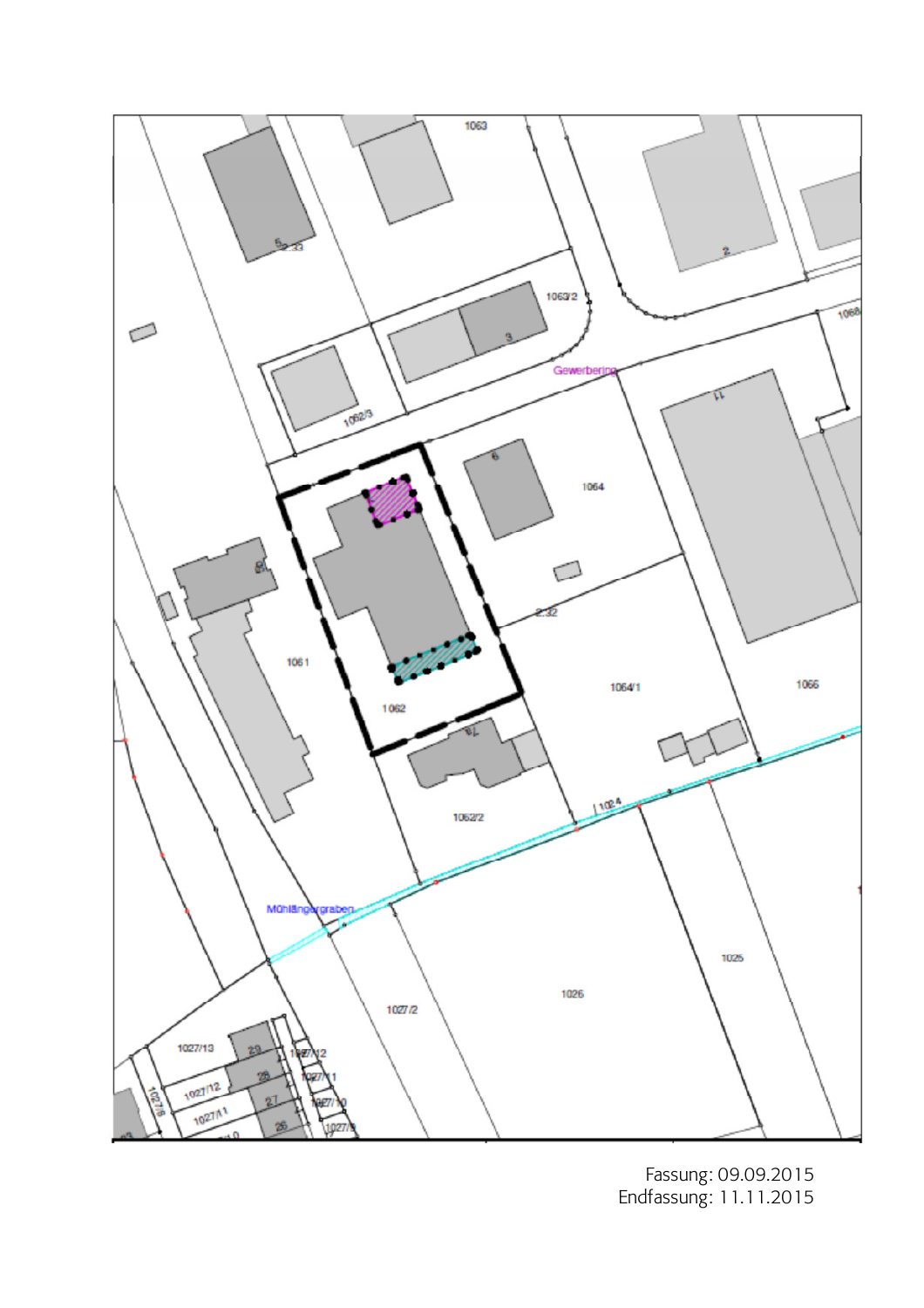# 4. Änderung des Bebauungsplanes Nr. 17 "Gewerbegebiet Buchbacher Straße"

Die Stadt Dorfen erlässt aufgrund

- der §§ 1-4 sowie 8 ff. des Baugesetzbuches (BauGB) - des Art. 23 der Gemeindeordnung für den Freistaat Bayern (GO) - des Art. 91 der Bayer. Bauordnung (BayBO) - der Verordnung über die bauliche Nutzung der Gründstücke (BauNVO) - der Verordnung über die Ausarbeitung der Bauleitpläne sowie über die Darstellung des Planinhalts (Planzeichenverordnung)

> in der zum Zeitpunkt des Satzungsbeschlusses gültigen Fassung diese Bebauungsplanänderung als Satzung.

Die übrigen Festsetzungen und Hinweise des rechtskräftigen Bebauungsplans vom 19.06.1980 einschließlich aller bisher erfolgten Änderungen gelten unverändert weiter.

# A) Textliche Festsetzungen:

# 1. Zeichenerklärung der Planzeichen

- Geltungsbereich
- 

im OG des Bestandsgebäudes sind ausnahmsweise Anlagen für kirchliche, kulturelle, soziale und gesundheitliche Zwecke zulässig

im EG und im OG des Bestandsgebäudes sind ausnahmsweise Anlagen für kirchliche, kulturelle, soziale und gesundheitliche Zwecke zulässig

# 4. Sonstige Festsetzungen:

47

Gemäß § 9 Abs. 2 BauGB kann in besonderen Fällen eine Nutzung für einen bestimmen Zeitraum zugelassen werden. Die durch diese Bebauungsplanänderung ausnahmsweise mögliche Nutzung der Teilbereiche des Bestandsgebäudes als Anlagen für kirchliche, kulturelle, soziale und gesundheitliche Zwecke (§ 8 Abs. 3 Nr. 2 BauNVO) wird befristet auf 5 Jahre festgesetzt.

Nach Ablauf von 5 Jahren nach Rechtskraft dieser Bebauungsplanänderung hat der Bebauungsplan wieder in seiner Grundfassung mit der 1. und 2. Änderung Gültigkeit.

Planverfasser: **Bauverwaltung Dorfen** Rathausplatz 2 84405 Dorfen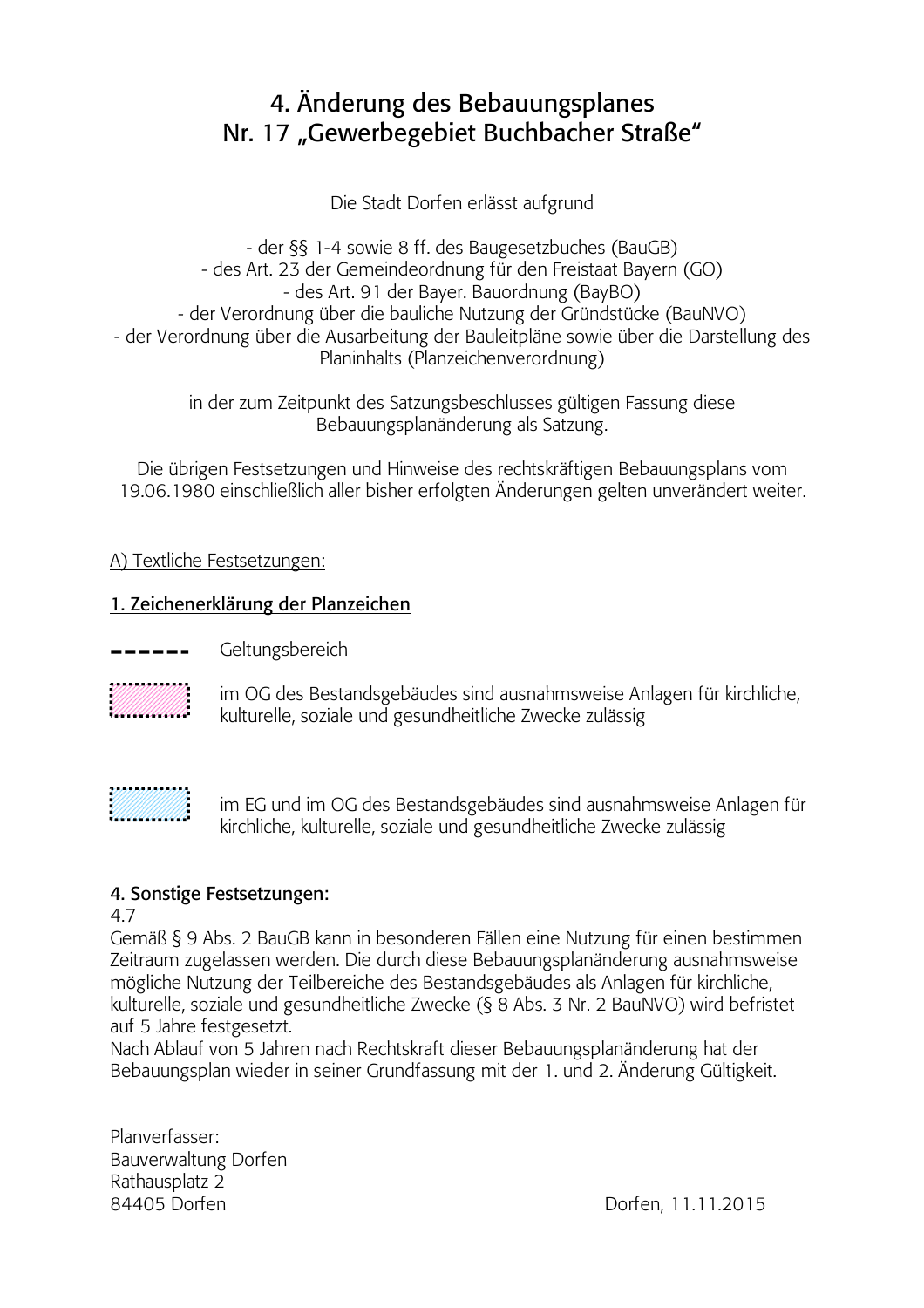#### $\blacksquare$ **Proposition**<br> **Verfahrensvermerke:**

Der Beschluss zur 4. Änderung des Bebauungsplanes Nr. 17 "Gewerbegebiet Buchbacher Straße" wurde vom Bau- und Verkehrsausschuss am 09.09.2015 gefasst und am  $25.09.2015$  ortsüblich bekannt gemacht (§ 2 Abs. 1 BauGB)

Die öffentliche Auslegung nach§3 Abs. 2 BauGB der Bebauungsplanänderung in der 3AF !"&'D&'D(&)A-F-4- !"5555555555555555 durchgeführt.

Die Einholung der Stellungnahmen nach § 4 Abs. 2 BauGB wurde in der Zeit vom 55555555D55555555DDA-\*+D

Der Satzungsbeschluss zur 3. Änderung des Bebauungsplanes Nr. 17 "Gewerbegebiet Buchbacher Straße" in der Fassung vom ......................... wurde vom Bau- und \$-%-AA"55555555555D-\*,-&.DA/D

!\*-F7555555555

 gel

DDDDDDDDDDDDDDDDDDDDDDDDDDDDDDDDDDDDDDDDDDDDDDDDDDDDDDDDDDDDDDDDDDDD

Heinz Grundner 1. Bürgermeister

Die ortsübliche Bekanntmachung des Satzungsbeschlusses erfolgte am …………………… Hierbei wurde auf die Rechtsfolgen der §§ 44 und 215 BauGB sowie auf die Einsehbarkeit der Bebauungsplanänderung hingewiesen. Mit der Bekanntmachung trat die Bebauungsplanänderung in der Fassung vom ………… in Kraft (§ 10 Abs. 3 BauGB).

Dorfen, .......................

 gel

DDDDDDDDDDDDDDDDDDDDDDDDDDDDDDDDDDDDDDDDDDDDDDDDDDDDDDDDDDDDDDDDDDDDD Heinz Grundner 1. Bürgermeister